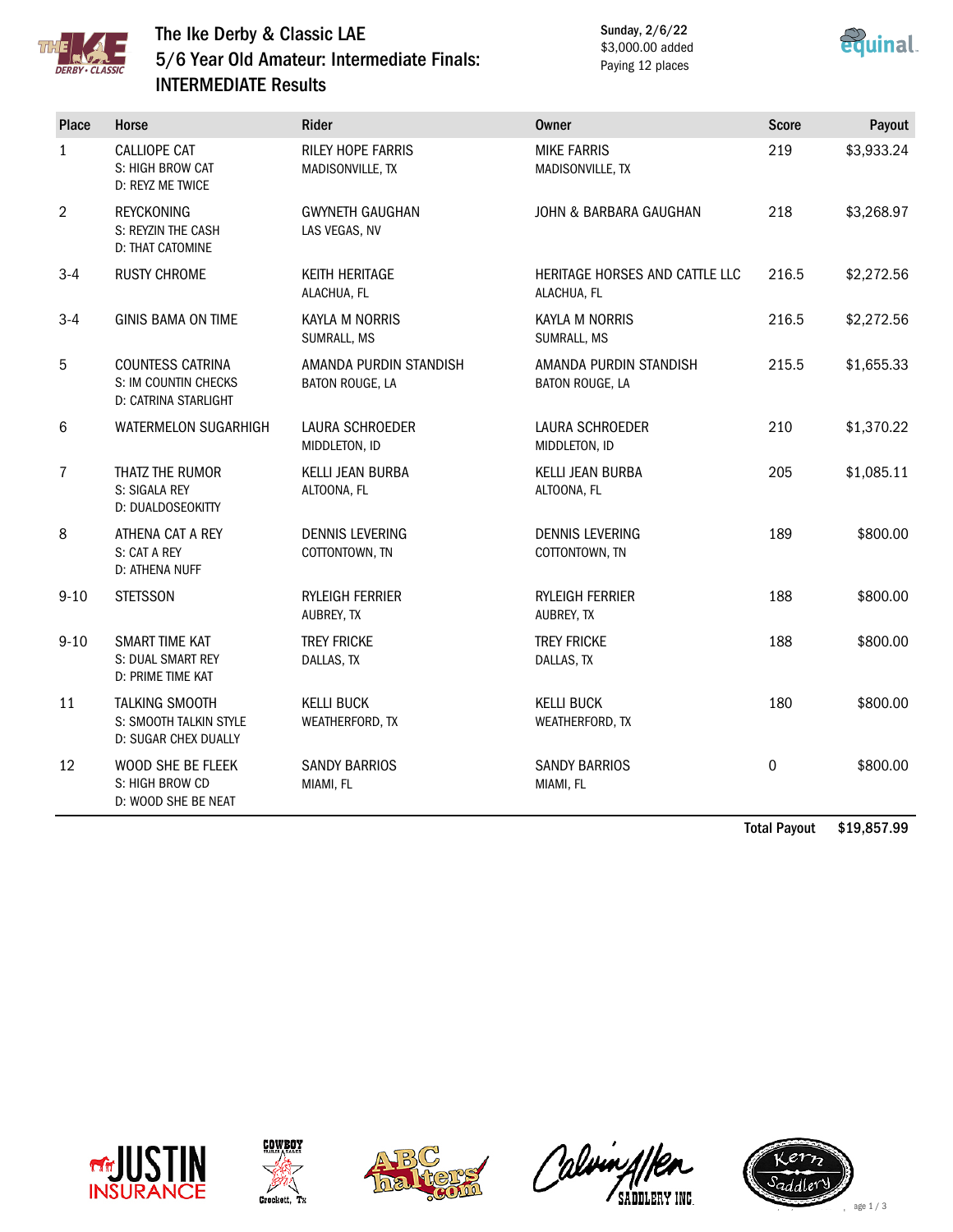Sunday, 2/6/22 Paying 5 places





## The Ike Derby & Classic LAE 5/6 Year Old Amateur: Intermediate Finals: Int. Gelding **Results**

| Place   | Horse                                                              | <b>Rider</b>                            | Owner                                         | <b>Score</b> | Payout     |
|---------|--------------------------------------------------------------------|-----------------------------------------|-----------------------------------------------|--------------|------------|
| 1       | <b>REYCKONING</b><br>S: REYZIN THE CASH<br><b>D: THAT CATOMINE</b> | <b>GWYNETH GAUGHAN</b><br>LAS VEGAS, NV | JOHN & BARBARA GAUGHAN                        | 218          | \$1,323.00 |
| $2 - 3$ | <b>RUSTY CHROME</b>                                                | <b>KFITH HFRITAGF</b><br>ALACHUA, FL    | HERITAGE HORSES AND CATTLE LLC<br>ALACHUA, FL | 216.5        | \$992.25   |
| $2 - 3$ | <b>GINIS BAMA ON TIME</b>                                          | KAYLA M NORRIS<br>SUMRALL, MS           | KAYLA M NORRIS<br>SUMRALL, MS                 | 216.5        | \$992.25   |
| 4       | THATZ THE RUMOR<br>S: SIGALA REY<br>D: DUALDOSEOKITTY              | <b>KELLI JEAN BURBA</b><br>ALTOONA, FL  | KELLI JEAN BURBA<br>ALTOONA, FL               | 205          | \$661.50   |
| 5       | ATHENA CAT A REY<br>S: CAT A REY<br>D: ATHENA NUFF                 | DENNIS LEVERING<br>COTTONTOWN, TN       | DENNIS LEVERING<br>COTTONTOWN, TN             | 189          | \$441.00   |
| 6       | SMART TIME KAT<br>S: DUAL SMART REY<br>D: PRIME TIME KAT           | <b>TREY FRICKE</b><br>DALLAS, TX        | <b>TREY FRICKE</b><br>DALLAS, TX              | 188          | \$0.00     |

Total Payout \$4,410.00